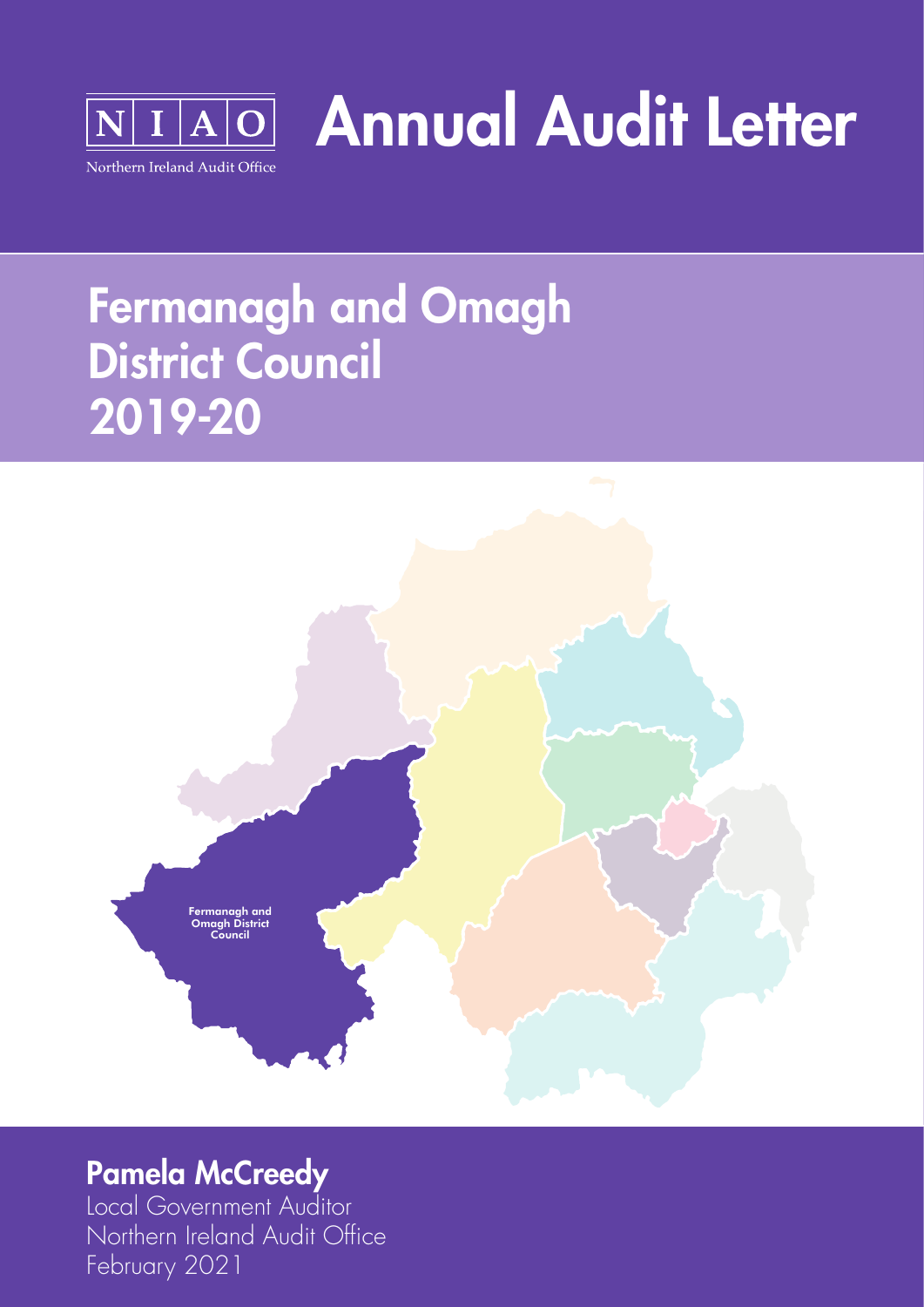### **Contents**

|                                               | Page         |
|-----------------------------------------------|--------------|
| <b>Key Messages</b>                           | $\mathbf{3}$ |
| <b>Introduction</b>                           | 4            |
| <b>Audit of Financial Statements</b>          | 5            |
| Work on economy, efficiency and effectiveness | 7            |
| <b>Governance</b>                             | 8            |
| Other areas of audit interest                 | 10           |
| <b>Outlook</b>                                | 13           |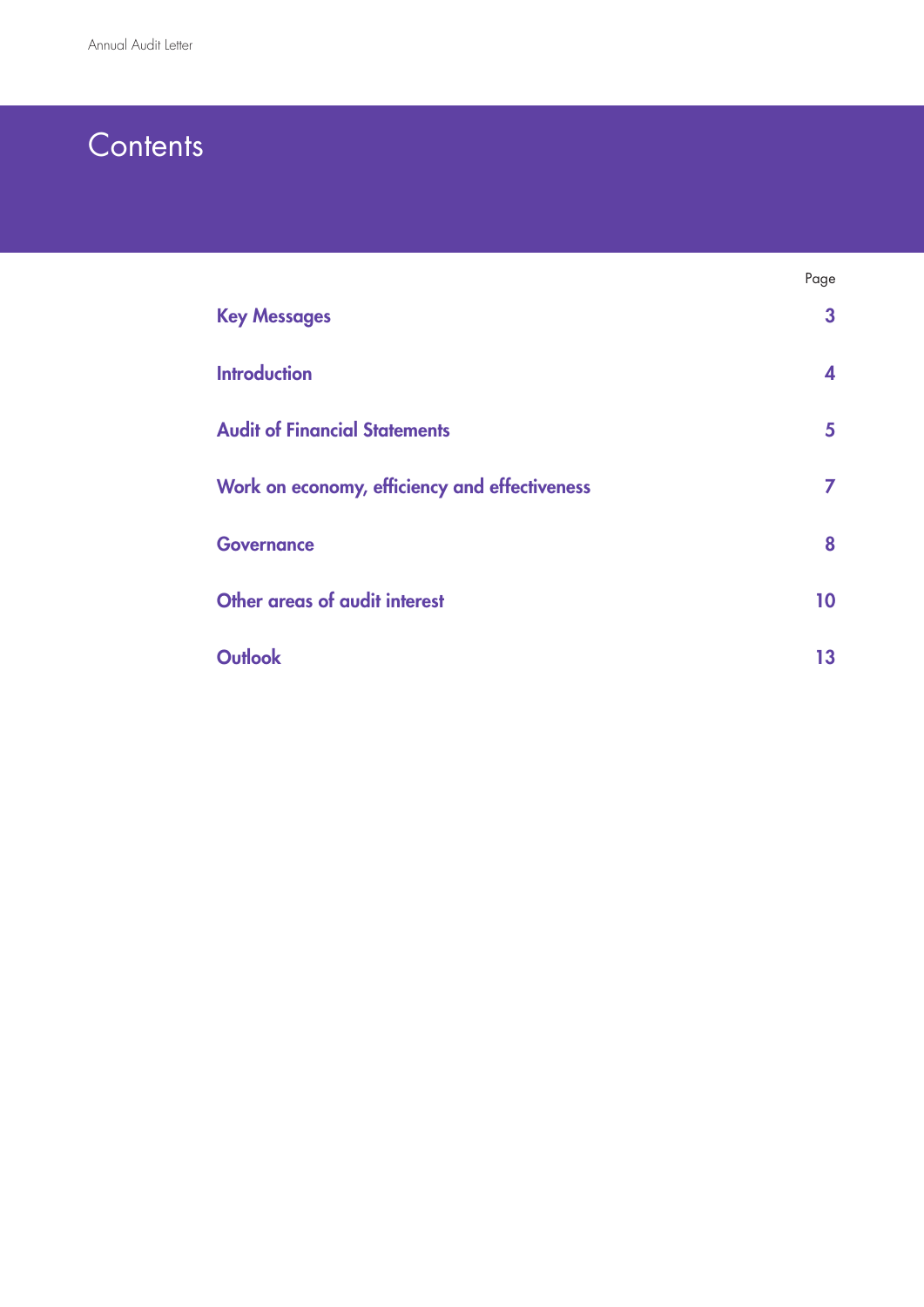

### Key messages

**Audit of Financial Statements** 

• The 2019-20 financial statements were certified without qualification as noted in my audit report. Key statistics from the accounts are outlined.

Work on economy, efficiency and effectiveness

The Council has in place proper arrangements to secure economy, efficiency and effectiveness in the use of its resources.

The governance statement reflects compliance with Governance relevant guidance standards.

Other areas of audit interest

- Absenteeism figures for 2019-20.
- The latest National Fraud Initiative.
- The Local Government Auditor's Report for the year to 31 March 2020 was published on 15 December 2020.

**Outlook COVID-19 cons** 

- Brexit considerations.
- COVID-19 considerations.
-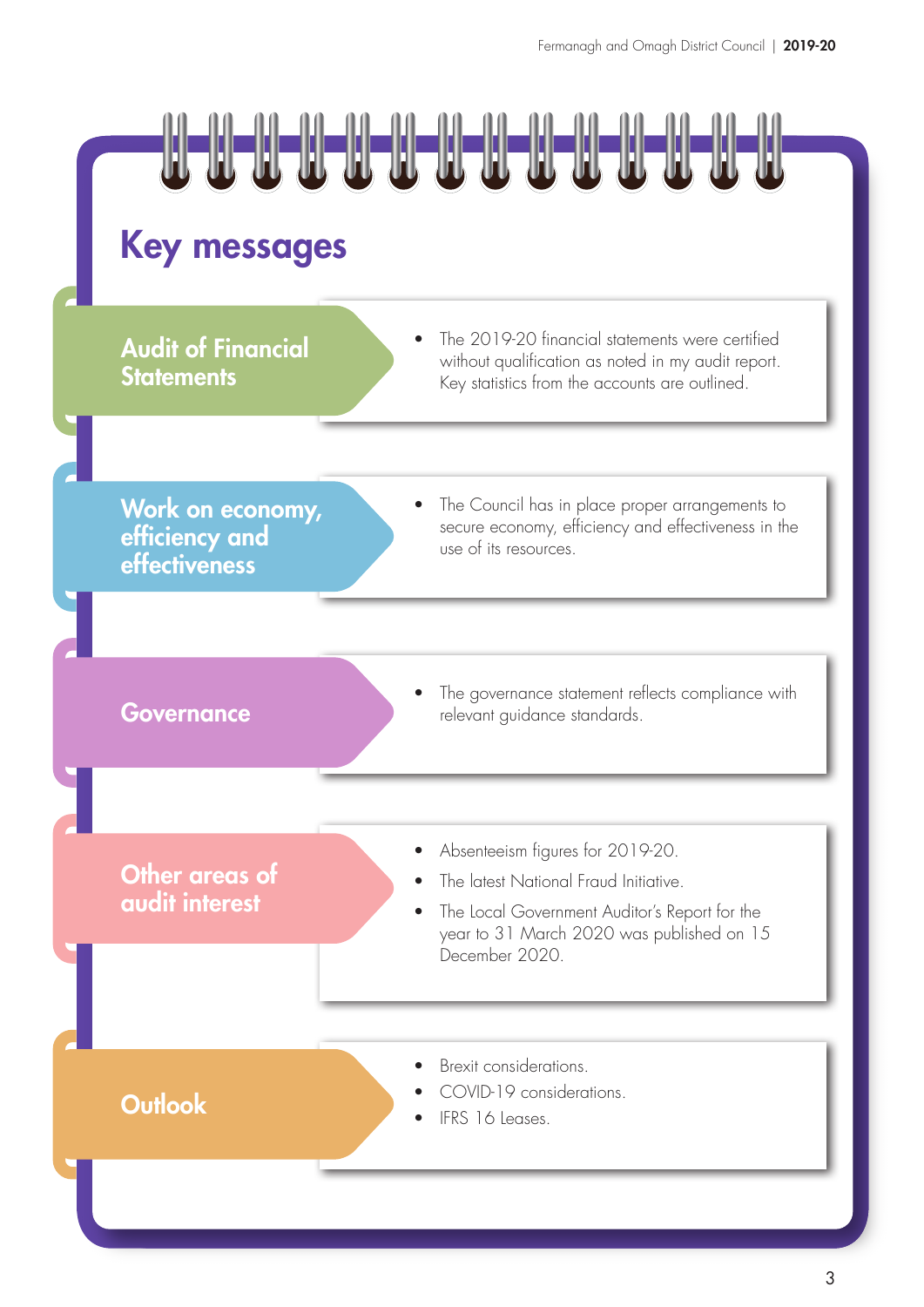## **Introduction**

- 1. As Local Government Auditor, I have a statutory responsibility to provide an opinion on the Council's financial statements. The results of my audit of the 2019-20 Statement of Accounts and my work on proper arrangements for 2019-20 are summarised in this report.
- 2. The legislative role for the Local Government Auditor is contained in the Local Government (Northern Ireland) Order 2005 and the Local Government (Northern Ireland) Act 2014. In addition, the Code of Audit Practice, published in March 2016, prescribes the ways in which statutory audit functions are to be carried out. The Code of Audit Practice is supported further by a Statement of Responsibilities of Local Government Auditors and Local Government Bodies. Both of these documents are published on the NIAO website. The Code of Audit Practice is due to be updated in 2021.
- 3. Management have specific responsibilities regarding the production of financial statements and are expected to have effective governance arrangements in place to deliver the Council's corporate objectives. The publication of the financial statements is an essential means to account for the stewardship and use of public money each year.
- 4. As external auditor, it is my responsibility to form an opinion on whether:
	- the financial statements give a true and fair view of the financial position of the Council and its income and expenditure for the year then ended;
	- the financial statements have been prepared in accordance with the relevant accounting and reporting framework as set out in legislation, applicable accounting standards or other directions thereunder;
	- the parts of the remuneration report to be audited have been properly prepared in accordance with the Department for Communities' directions; and
	- the information given in the Narrative Report is consistent with the financial statements.
- 5. There are a range of various other matters which can be reported by exception and they are outlined in the Code of Audit Practice. One of these items relates to the information published with the audited financial statements, such as the governance statement. I report if the governance statement is not consistent with the information gathered during the audit including that gained from carrying out work on the Council's arrangements for securing economy, efficiency and effectiveness of resources, and our work on performance improvement.
- 6. This report is solely based upon those matters that have come to my attention as a result of normal audit procedures. Consequently, our comments should not be regarded as a comprehensive record of all deficiencies that may exist or all improvements that could be made.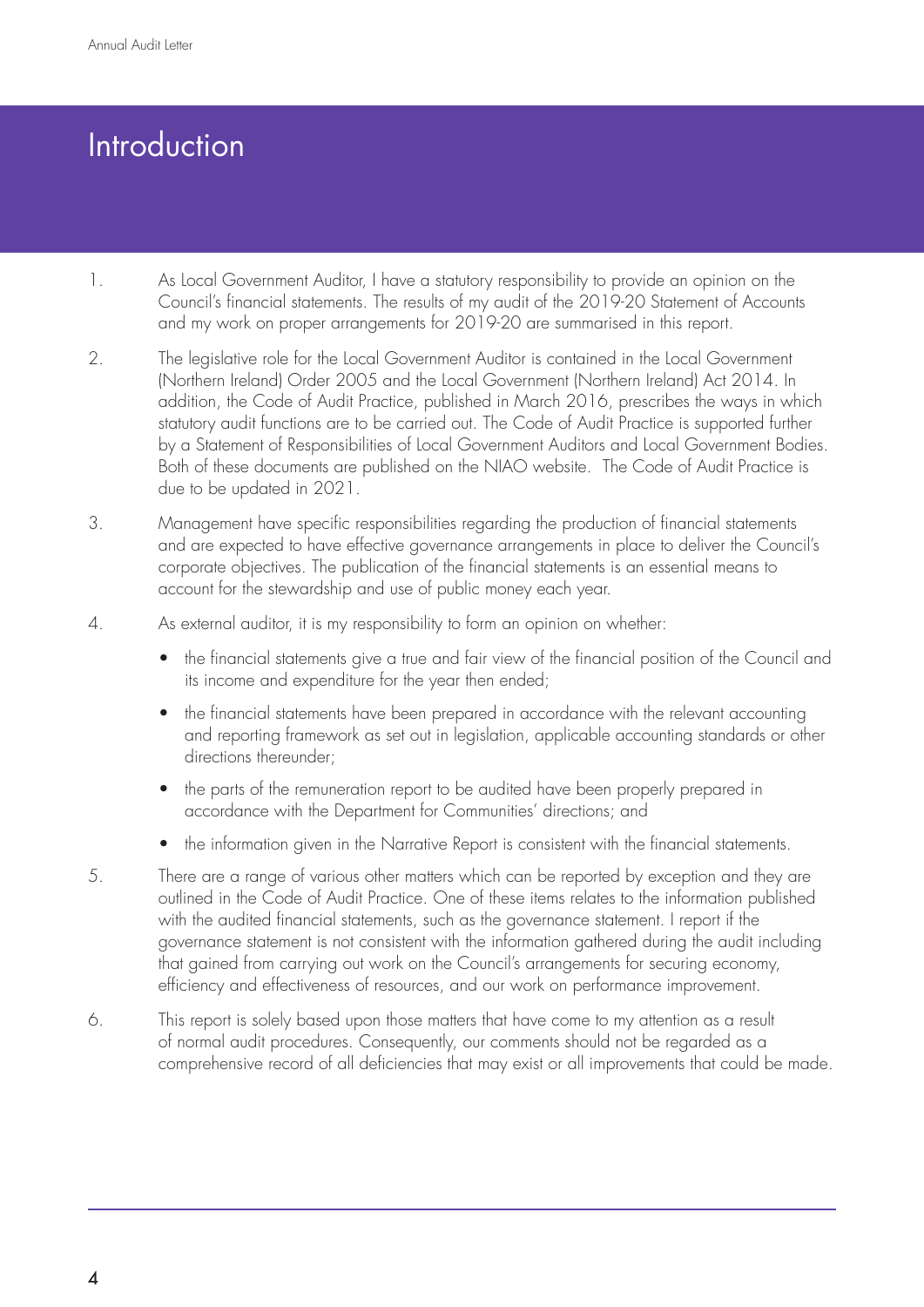### Audit of Financial Statements

#### Statement of Accounts

- 1. The accounts should be prepared in accordance with International Financial Accounting Standards as interpreted for Local Government in the, `Code of Practice on Local Authority Accounting in the United Kingdom'.
- 2. The financial statements were signed by the Chief Financial Officer and submitted for audit on 27 July 2020. Following the audit, the Statement of Accounts were approved by the Council and certified by me on 27 November 2020, within the statutory deadline of 31 December 2020. The Statement of Accounts are published on the Council's website.
- 3. On conclusion of the audit, the 2005 Order requires me to issue a certificate stating the audit is complete and to give an opinion on the statement of the accounts. The audit certificate and opinion are contained within the Statement of Accounts.

#### Audit Certificate and Opinion

4. For the year ended 31 March 2020, I gave the following unqualified opinion on the financial statements.

In my opinion:

- the financial statements give a true and fair view, in accordance with relevant legal and statutory requirements and the Code of Practice on Local Authority Accounting in the United Kingdom 2019-20, of the financial position of the Council as at 31 March 2020, and its income and expenditure for the year then ended; and
- the financial statements have been properly prepared in accordance with the Local Government (Accounts and Audit) Regulations (Northern Ireland) 2015 and the Department for Communities' directions issued thereunder
- 5. At the end of the audit I issue a Report to those charged with Governance, addressed to the Chief Executive of the Council, on the results of the audit, noting the most significant issues, making recommendations and seeking comments. That report is presented separately to the Audit Panel.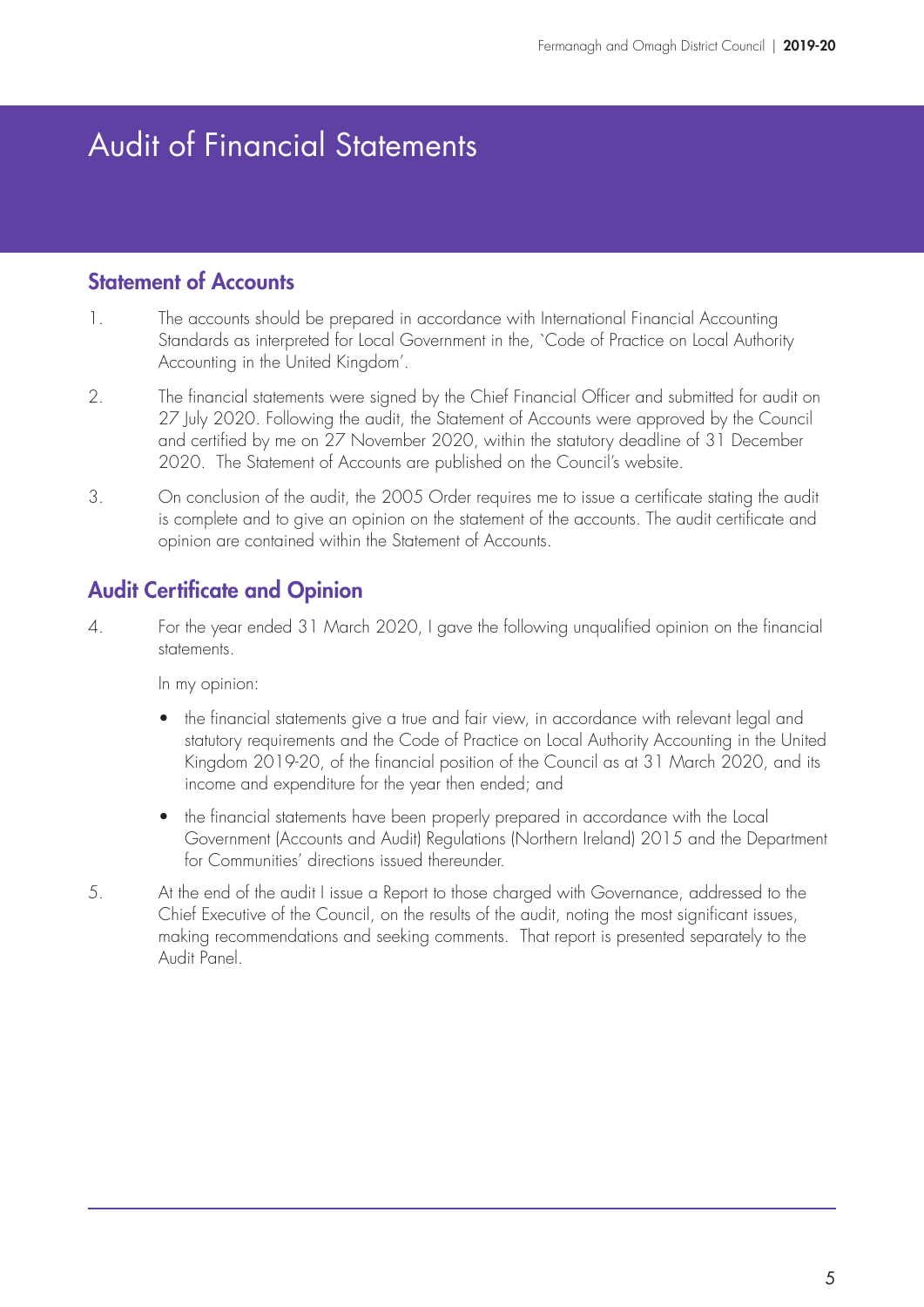# Audit of Financial Statements

### **Key Statistics**

| Income/Expenditure<br>/assets/liabilities                                                                         | 2019-20    | 2018-19    | Variance   |
|-------------------------------------------------------------------------------------------------------------------|------------|------------|------------|
| <b>Total Income</b>                                                                                               | 56,282,054 | 53,589,204 | 2,692,850  |
| <b>Total Expenditure</b>                                                                                          | 58,136,976 | 58,302,917 | (165, 941) |
| Net Expenditure chargeable<br>to the General Fund (reflects<br>adjustments between<br><b>Accounting Basis and</b> |            |            |            |
| <b>Funding Basis)</b>                                                                                             | 290,485    | 308,324    | (17, 839)  |

| <b>Capital/Reserves/Staff Costs</b> | 2019-20       | 2018-19       | <b>Variance</b> |
|-------------------------------------|---------------|---------------|-----------------|
| Useable Reserves                    | 25,345,837    | 22,488,358    | 2,857,479       |
| Long Term Assets                    | 139, 104, 136 | 136,402,740   | 2,701,396       |
| Loans Outstanding                   | (6, 172, 211) | (7, 215, 870) | (1,043,659)     |

| <b>Staff</b>               | 2019-20    | 2018-19     | <b>Variance</b> |
|----------------------------|------------|-------------|-----------------|
| <b>Staff numbers</b>       | 938        | 922         | 16              |
|                            |            |             |                 |
| <b>Staff Costs</b>         | 26,556,128 | 25,586,321  | 969,807         |
|                            |            |             |                 |
| <b>Staff Absence Total</b> | 13.77 days | 10.44 days  | 3.33 days       |
| - short term               | 3.30 days  | 3.03 days   | $0.27$ days     |
| - long term                | 10.47 days | $7.41$ days | 3.06 days       |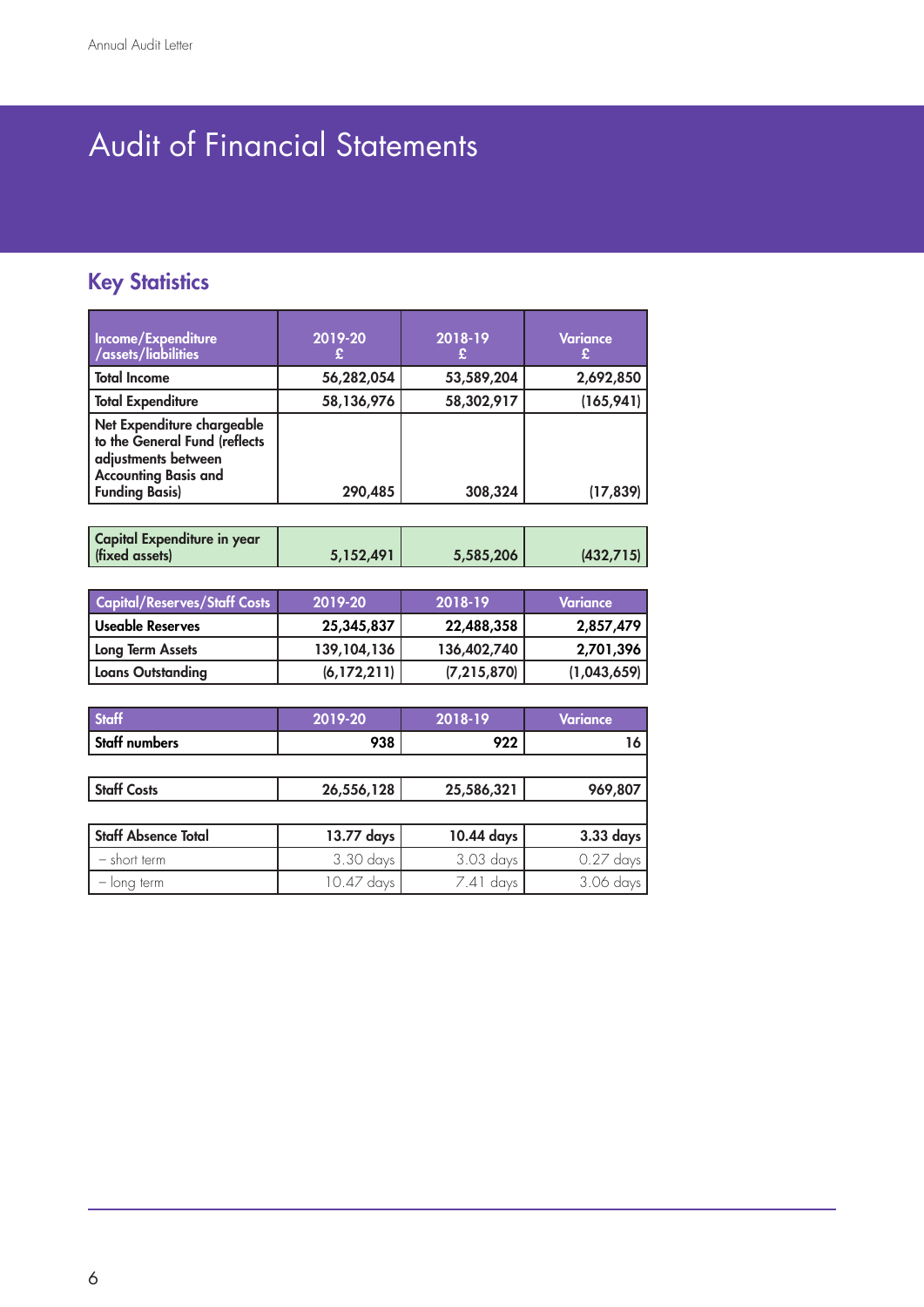### Work on economy, efficiency and effectiveness

#### Proper Arrangements

- 1. The Local Government (Northern Ireland) Order 2005 requires me to be satisfied that the Council has in place proper arrangements for securing economy, efficiency and effectiveness in the use of its resources.
- 2. Councils are required to maintain an effective system of internal control that supports the achievement of their policies, aims and objectives, while safeguarding and securing value for money from the public funds and other resources at their disposal.
- 3. My review of the Council's arrangements for securing value for money covered a wide range of areas including:
	- Strategic priorities, financial strategies and policies;
	- Financial reporting systems and sound financial internal controls;
	- Procurement strategies and policies to deliver sustainable outcomes and value for money;
	- Promoting a good governance environment including managing risks and systems of internal control;
	- Asset management strategies and policies to safeguard assets, deliver objectives and generate value for money; and
	- A framework to manage the workforce to effectively support the achievement of strategic priorities.
- 4. On the basis of my review this year, I am satisfied the Council has in place proper arrangements to secure economy, efficiency and effectiveness in the use of its resources.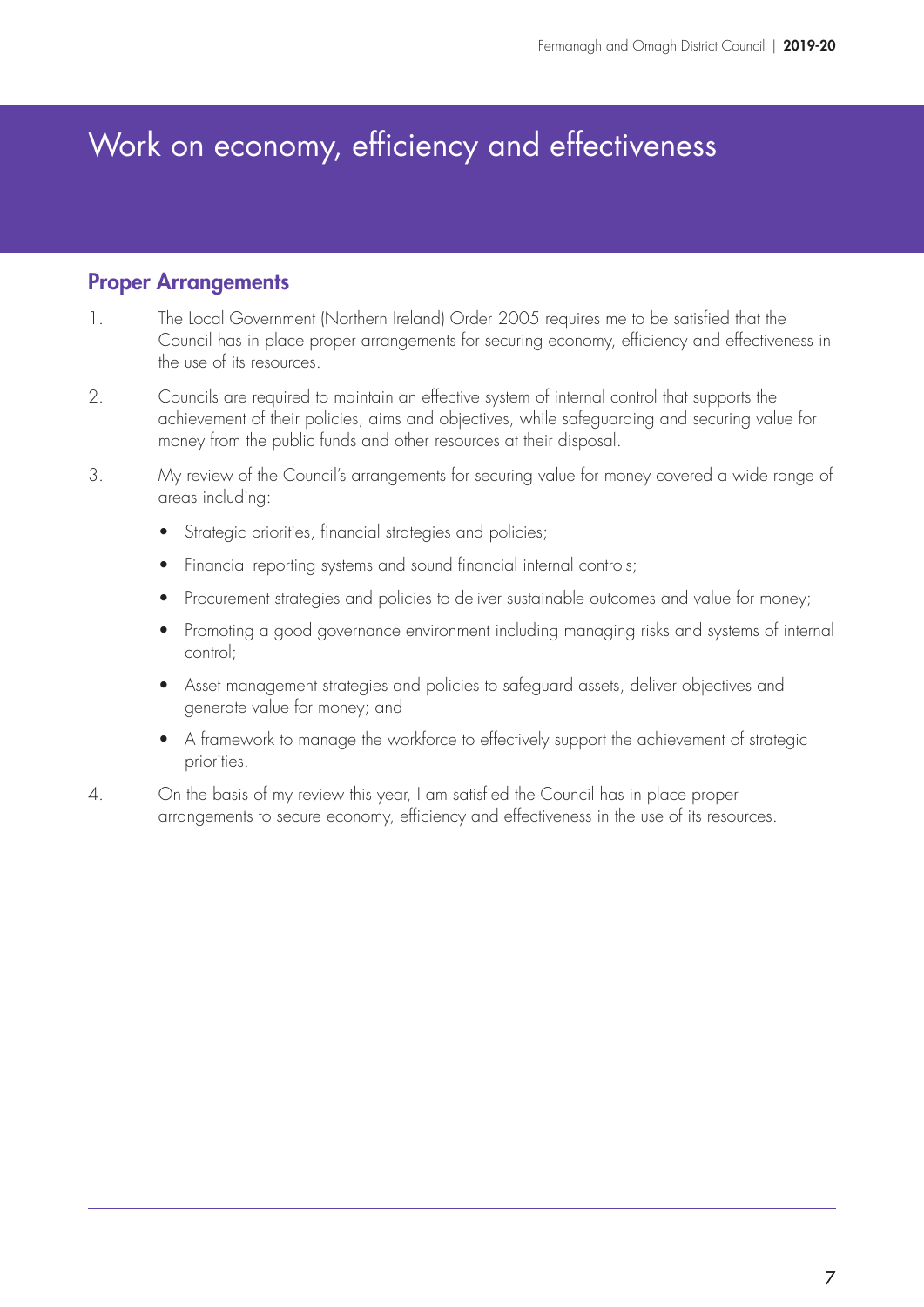### Governance

#### Key Principles

- 1. The "Delivering Good Governance in Local Government: Framework," issued by CIPFA includes seven key principles, as follows:
	- Behaving with integrity, demonstrating strong commitment to ethical values and respecting the rule of law;
	- Ensuring openness and comprehensive stakeholder engagement;
	- Defining outcomes in terms of sustainable economic, social and environmental benefits;
	- Determining the interventions necessary to optimise the achievement of the intended outcomes;
	- Developing the entity's capacity, including the capacity of its leadership and the individuals within it:
	- Managing risks and performance through robust internal control and strong public financial management; and
	- Implementing good practices in transparency, reporting and audit to deliver effective accountability.

#### Annual Governance Statement

- 2. The Local Government (Accounts and Audit) Regulations (Northern Ireland) 2015 requires the Council to conduct a review, at least once in a financial year, of the effectiveness of its governance framework (including its system of internal control) and to then approve an Annual Governance Statement.
- 3. I am required to report if the Annual Governance Statement:
	- does not reflect compliance with the Code of Practice on Local Authority Accounting in the United Kingdom 2019-20;
	- does not comply with proper practices specified by the Department for Communities; or
	- is misleading or inconsistent with other information I am aware of from my audit
- 4. My review did not highlight any inconsistencies.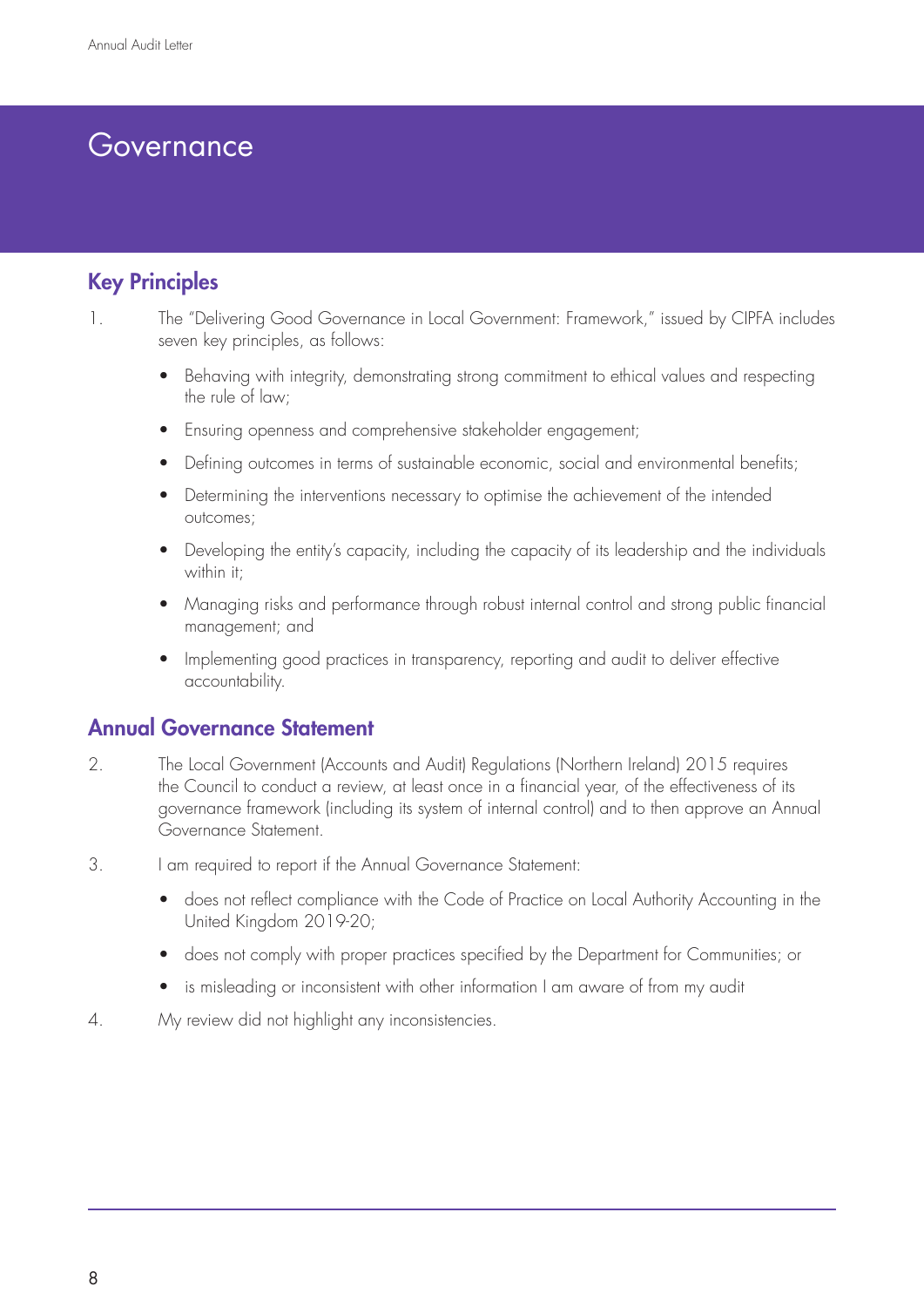#### Internal Audit

5. The 2015 Regulations also require councils to undertake an adequate and effective internal audit of its accounting records and of its systems of risk management, internal controls and governance processes using current internal auditing standards. The Council has a shared Internal Audit function comprising both in-house staff and outsourced consultants that conducted a review on the effectiveness of the systems of internal controls in place during 2019-20. The findings of this work were presented to the Council's Audit Panel for review and considered by me as part of the audit process.

#### Audit Panel

- 6. It is essential that Members exercise effective scrutiny of the internal controls processes and procedures in place within the Council. One way that Members carry out this function is through the Audit Panel.
- 7. The Audit Panel is also invited to review my audit reports and my staff attend meetings to present audit findings.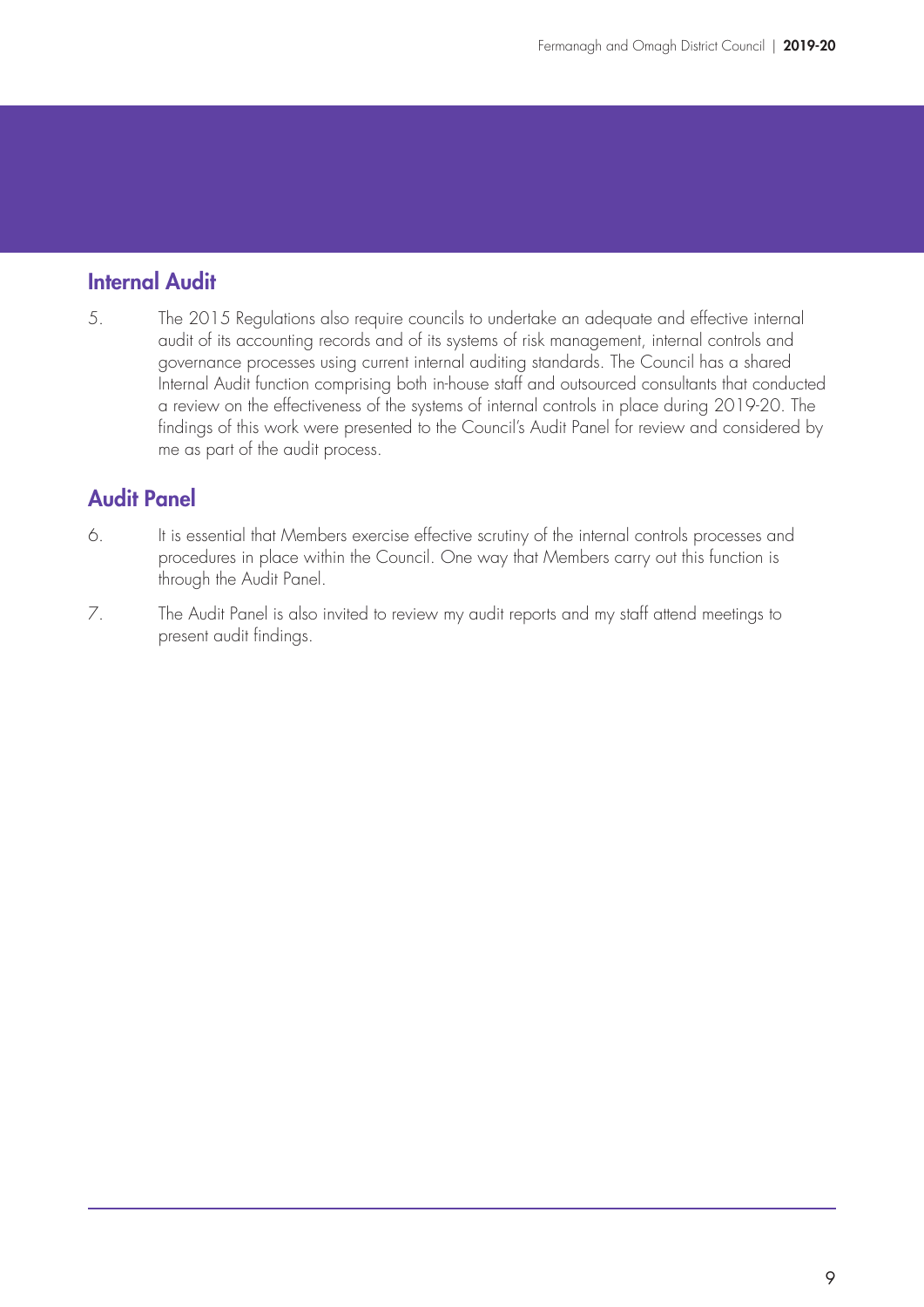### Other areas of audit interest

#### Absenteeism

1. For the twelve months to the end of March 2020, the average number of day's sick absence in the Council was 13.77 days per full time employee as compared to 10.44 days in 2018- 19, an increase of 3.33 days. The Council has not met its annual objective to achieve a reduction on the previous year's absences and this year's absence rate is significantly higher than the previous year's rate. This was in part due to a rise in long term sickness absence and it is recognised that many employees have experienced serious long-term health issues which has impacted on their ability to achieve continuous attendance at work.

The management of sickness absence within the Council continues to be supported by a range of measures including:-

- Continuous, regular reporting on absence levels to line managers and Senior Management Team;
- Absence is a standing agenda items and statistics are discussed and reviewed with recognised Trade Unions at quarterly Local Joint Consultation and Negotiation meetings;
- Regular training for line managers/supervisors and employees;
- Provision of a wide-ranging health and wellbeing programme with confidential support and resilience/stress and mental health training and support tools; and
- Ongoing implementation of the Health and Wellbeing Risk Assessment Policy to support the management of stress at work.
- 2. The Local Government Auditor produced a good practice guide on [Managing Attendance in](https://www.niauditoffice.gov.uk/sites/niao/files/media-files/244347%20NIAO%20Managing%20Attendance%20in%20Central%20and%20Local%20Government_%28WEB%20PDF%29__6.pdf)  [Central and Local Government](https://www.niauditoffice.gov.uk/sites/niao/files/media-files/244347%20NIAO%20Managing%20Attendance%20in%20Central%20and%20Local%20Government_%28WEB%20PDF%29__6.pdf) on 23 November 2020. The report provides an overview of sickness absence across central and local government in Northern Ireland and sets out key principles for managing attendance that are consistent across the public sector.

#### Local Government Auditor's Report – 2020

- 3. The annual [Local Government Auditor's Report](https://www.niauditoffice.gov.uk/sites/niao/files/media-files/246499_NIAO_LGA%20Report__%28Combined%20WEB%20PDF__Final%29.pdf) was published on 15 December 2020. The report summarises my perspective on financial audits and performance improvement work in the year to 31 March 2020.
- 4. The Report highlights areas of strength and areas for improvement within local councils. It also considers important issues that may affect councils in the medium term. The Council and its members should consider this report in the context of its own activities for any improvements that could be made.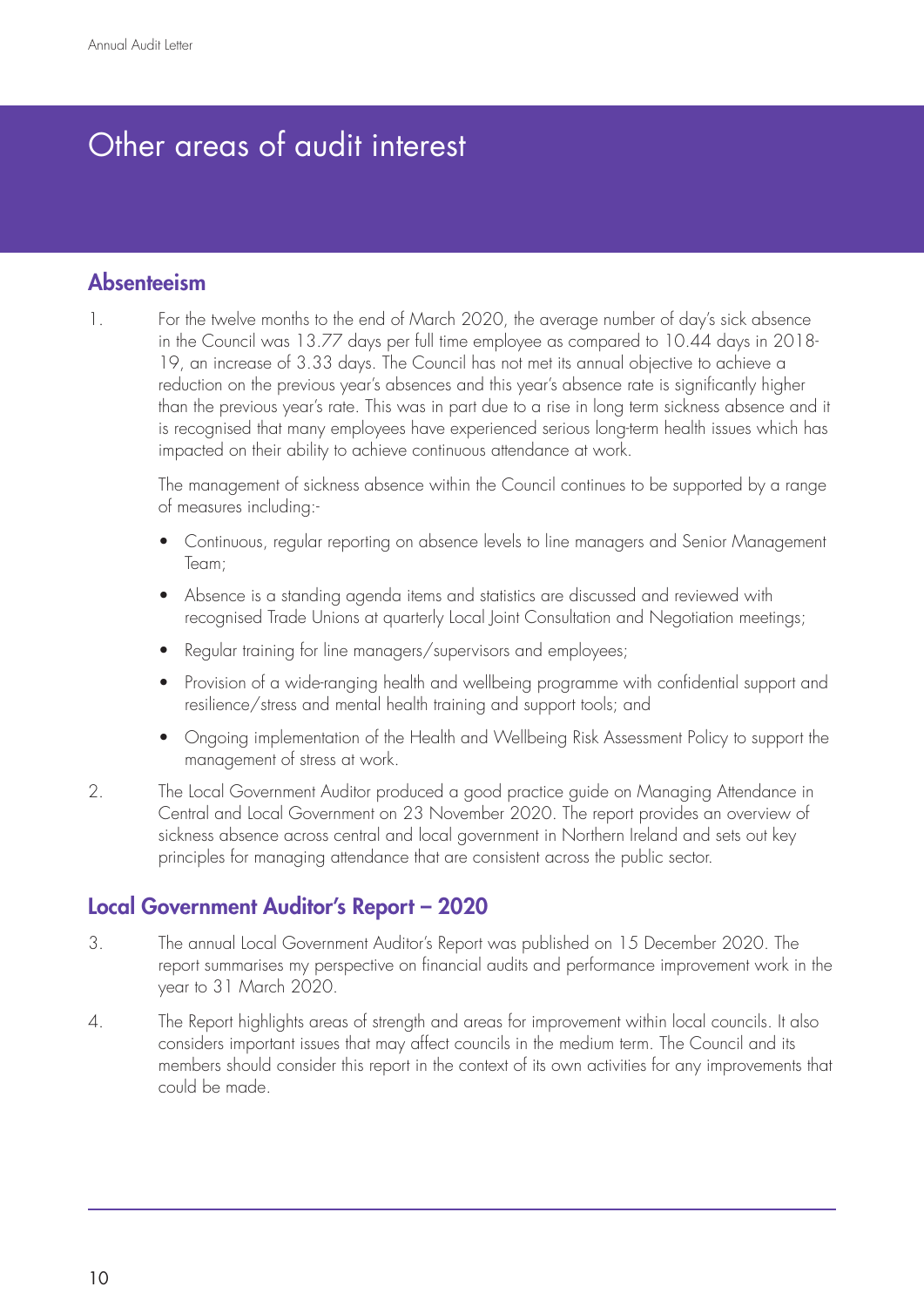#### Performance improvement audit and assessment

- 5. Under the Local Government (Northern Ireland) Act 2014 the Council has a statutory duty to make arrangements to secure continuous improvement in the exercise of its functions and to set improvement objectives for each financial year.
- 6. Under the current legislation each year councils are required to produce an Annual Improvement Plan for the year ahead and a self-assessment report for the year just past. The Local Government Auditor is required to audit the prior year self-assessment report and the incoming Annual Improvement plan and assess whether the Council is likely to have complied with the legislation.
- 7. The onset of the Covid 19 pandemic led the Department to propose a reduction in the performance improvement work undertaken by councils, and consequently the improvement audit and assessment work to be carried out in 2020. Councils were still required to produce a self-assessment of their performance in 2019-20 but did not have to produce an Annual Improvement plan for 2020-21. Therefore the Local Government Auditor will only audit the 2019-20 self-assessment report this year and will not undertake an assessment. This work can only be completed once the legislation has been amended, which is being taken forward by the Department for Communities.
- 8. My Annual Improvement Report summarising the audit of the 2019-20 self-assessment report will be published in March 2021.

#### **WGA**

- 9. Whole of Government Accounts (WGA) are consolidated financial statements for the whole of the UK public sector. The National Audit Office audits these accounts and sets the overall audit approach. As such the Council is within the band of organisations in 2019-20 where additional audit procedures were not required.
- 10. The Whole of Government Accounts annual return has been submitted for HM Treasury's consolidation process.

#### NFI

- 11. The Council participates in the National Fraud Initiative (NFI), a UK wide data matching exercise undertaken every two years that is designed to highlight savings for the public sector as a whole.
- 12. The report on the results of NFI data matches for the reporting period April 2018 March 2020 was published in June 2020. Over £5.5 million of actual and estimated fraud and error was detected or prevented through NFI data matching. The majority of cases related to fraud and error in the health service, temporary accommodation, rates and pensions.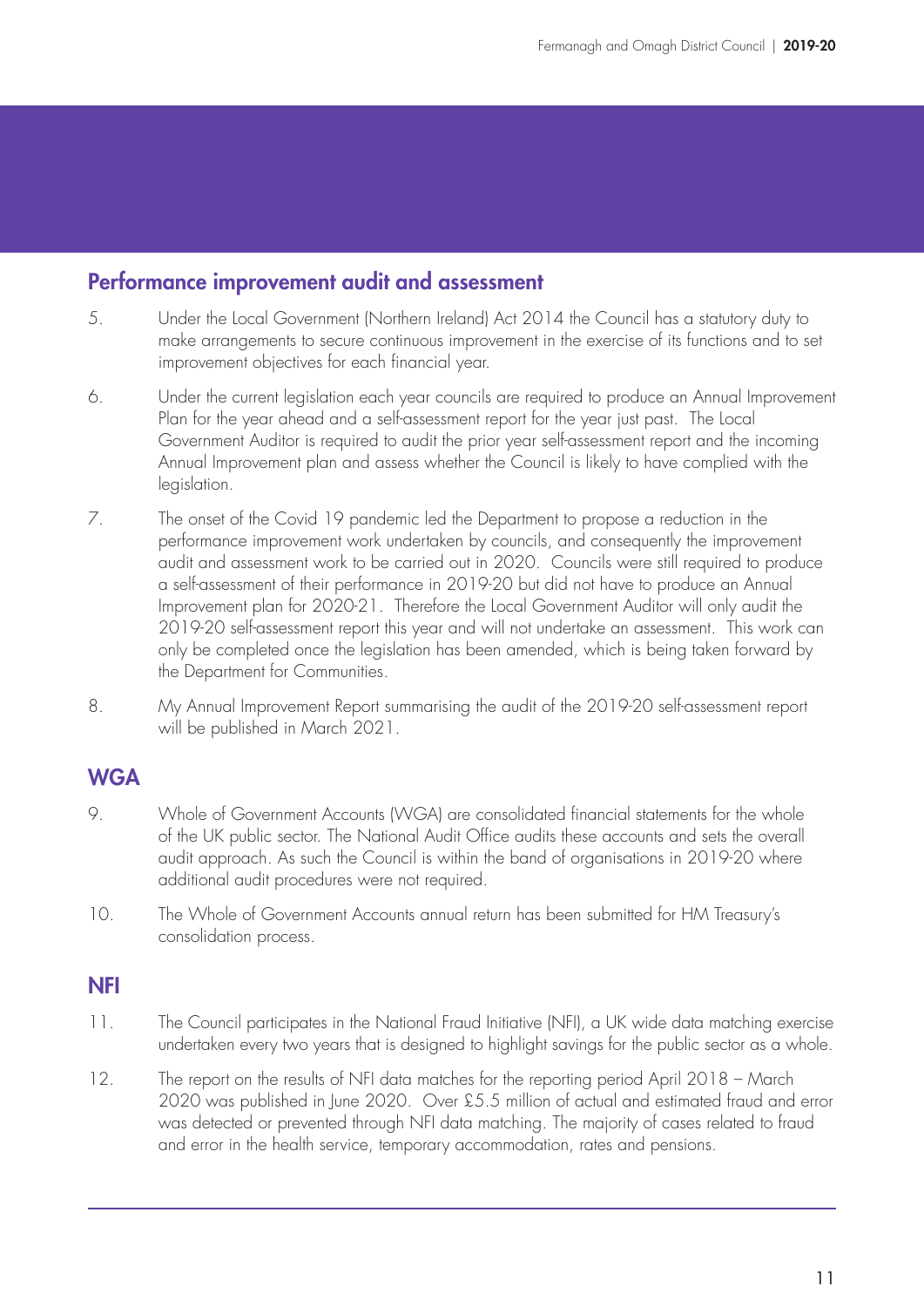# Other areas of audit interest

#### Audit Fee

13. The estimated audit fee is disclosed in note 5 of the financial statements. The audit fee for the financial audit is in line with the estimate and the performance improvement audit fee has been decreased to reflect a reduced audit requirement in light of the pandemic.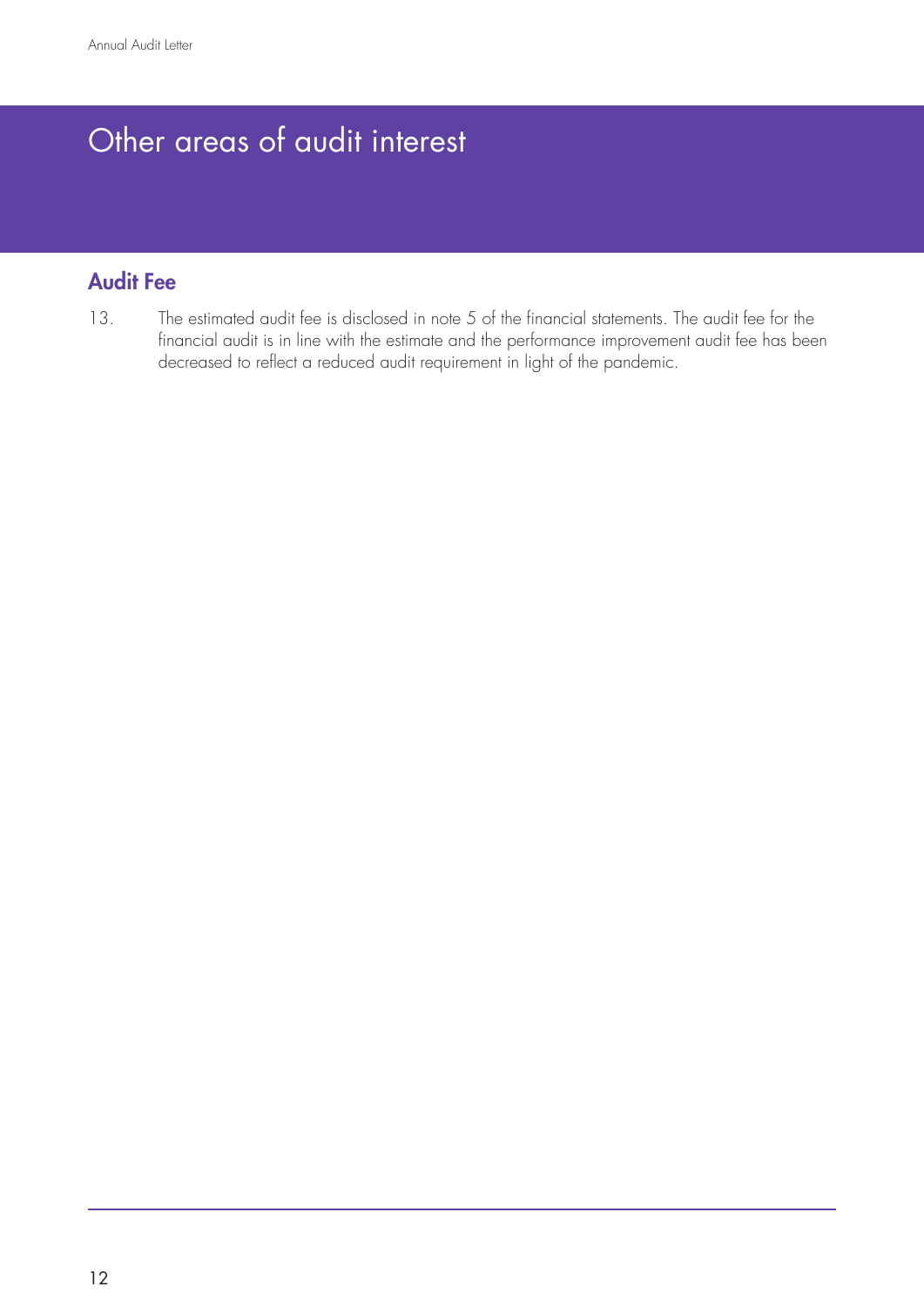## **Outlook**

#### Brexit considerations

1. The United Kingdom left the EU on 31 January 2020, and completed the transition period on 31 December 2020. Northern Ireland may be particularly impacted by the out-workings of Brexit. Issues may include funding of Council programmes, cross border trade, tourism, imports and exports, employment, local supplies and local business. Councils' readiness for exiting the European Union is considered at the monthly SOLACE meetings to ensure that all councils are taking a proactive approach. Council officers are working with colleagues across the 11 councils to ensure that areas of risk are identified and appropriate measures are in place to manage these risks where possible. It is vital the Council continues to prepare for potential impacts as far as possible.

#### COVID-19 considerations

- 2. The COVID-19 pandemic has had a significant impact on society and on the economy. Councils have had to adapt quickly to ensure continued provision of their key critical services such as waste collection and disposal, community support, and registrations of deaths and burial services. Additionally, Councils will have suffered losses in income from the closure of their income-generating facilities and services such as leisure centres.
- 3. In May 2020, the Minister for Communities in Northern Ireland announced that the Executive was allocating £20.3 million to councils to assist them with their financial pressures up to the end of June 2020 as a result of Covid-19. This funding was to allow councils to continue to provide essential services. An additional £40 million was announced in September 2020 to support the operation of all 11 councils. In October 2020, the Executive allocated a further £15 million to councils to ensure that they continued to positively contribute to the response to, and recovery from Covid-19.
- 4. The pandemic is likely to have a long-term and ongoing impact on the economy and public sector finances, however the full extent is not known at this stage. Even with central government support, there will be continuing challenges for councils to deliver a balanced budget within the current environment. It is important that the Council endeavours to monitor and maintain financial resilience.
- 5. A report by the Comptroller and Auditor General was published on 2 September 20201 on the NI Executive's response to the COVID-19 pandemic including support for Councils.

<sup>1</sup> 'Overview of the Northern Ireland Executive's Response to the COVID-19 Pandemic', published by the Northern Ireland Audit Office, 2 September 2020